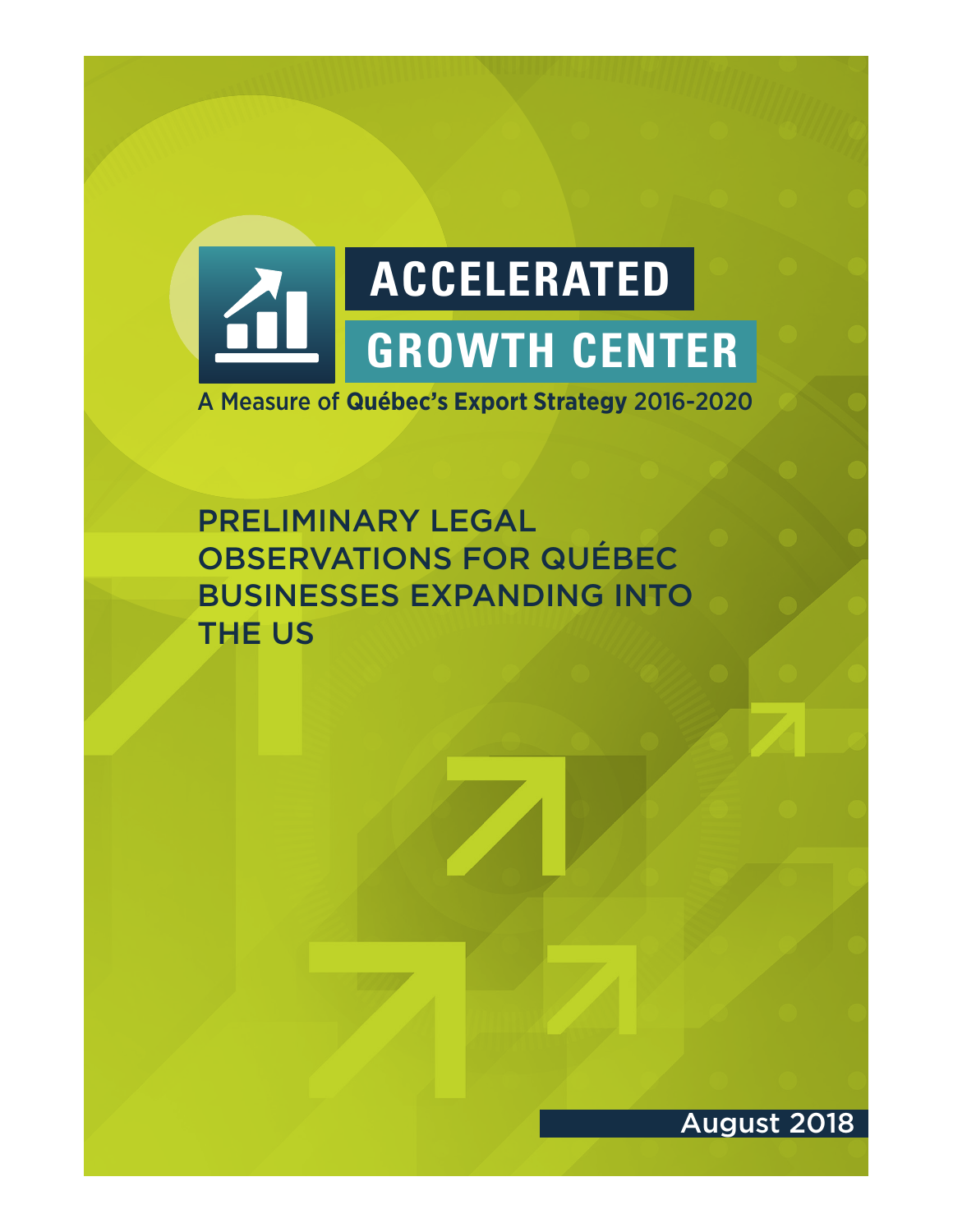This general summary was written by Christopher Hilbert, a New York lawyer who for over thirty years has represented and assisted Quebec companies of all sizes in entering the US to conduct business, acquire assets and companies, set up facilities, raise capital and carry on other activities. Chris is with the New York office of Norton Rose Fulbright US LLP. This summary is not legal advice or a representation or guaranty as any matter. The proper legal advice and proper cause of conduct for any situation will depend on the precise circumstances and details of the particular situation. The facts of any particular situation might result in different best courses of action than those outlined in this summary. You should consult with your own US legal counsel for advice.

Full or partial reproduction of this document is authorized provided the source is credited.

The Government of Québec declines all responsibility for the accuracy, reliability or expiry of the information contained in this document entitled "Preliminary Legal Observations for Québec Businesses Expanding into the US."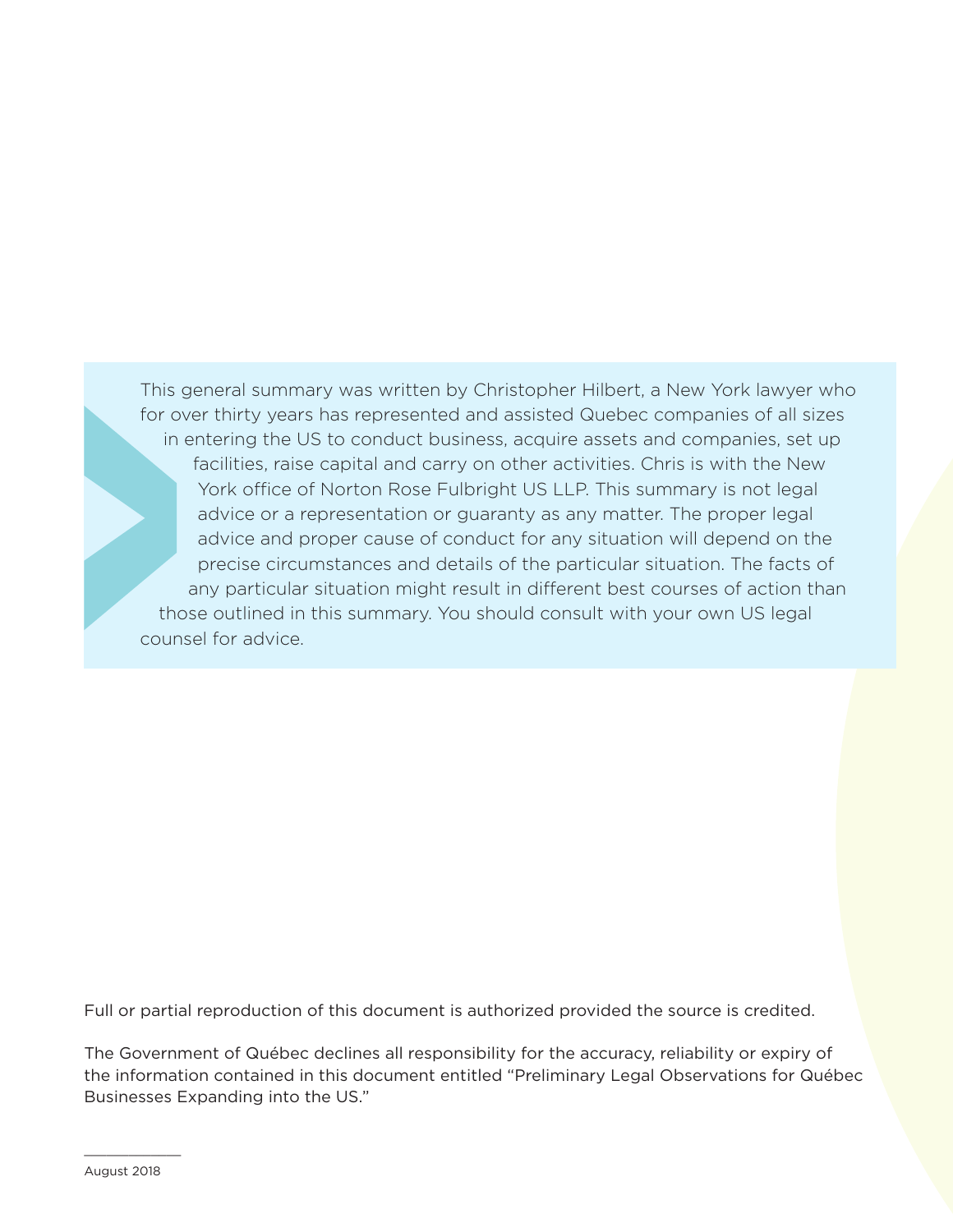# TABLE OF CONTENTS

# **Part 1**

| T.   | Start your US expansion on the right footing: some organizational steps 4                                                                                                                                                                                        |  |
|------|------------------------------------------------------------------------------------------------------------------------------------------------------------------------------------------------------------------------------------------------------------------|--|
| Ш.   |                                                                                                                                                                                                                                                                  |  |
| Ш.   | You should normally organize your US entities as Delaware corporations5                                                                                                                                                                                          |  |
| IV.  | The company's tax advisers should advise the company on the following,                                                                                                                                                                                           |  |
| V.   | You should assign someone internally to work with outside US legal counsel<br>to satisfy the necessary formalities as far as organizing, funding and maintaining                                                                                                 |  |
| VI.  | Having set up your US subsidiaries partly to shield the Québec parent and Québec<br>assets and operations from US liabilities, you need to respect the existence                                                                                                 |  |
| VII. | If any of your US entities conducts a sufficient amount of business in a state outside of<br>Delaware, it may need to qualify to do business in that state. Qualification in a state                                                                             |  |
|      | VIII. If one of your US entities operates in the US under an assumed name (other than<br>its full formal name), the entity may need to file simple assumed name certificates                                                                                     |  |
| IX.  | Of course, entities in certain regulated industries are subject to special US federal<br>and state requirements and restrictions regarding licensing, formation and operation,<br>such as entities engaged in banking, insurance, brokerage, engineering, etc. 7 |  |
| Х.   | The US Commerce Department requires reports (BEA reports) regarding non-US                                                                                                                                                                                       |  |

# Part 2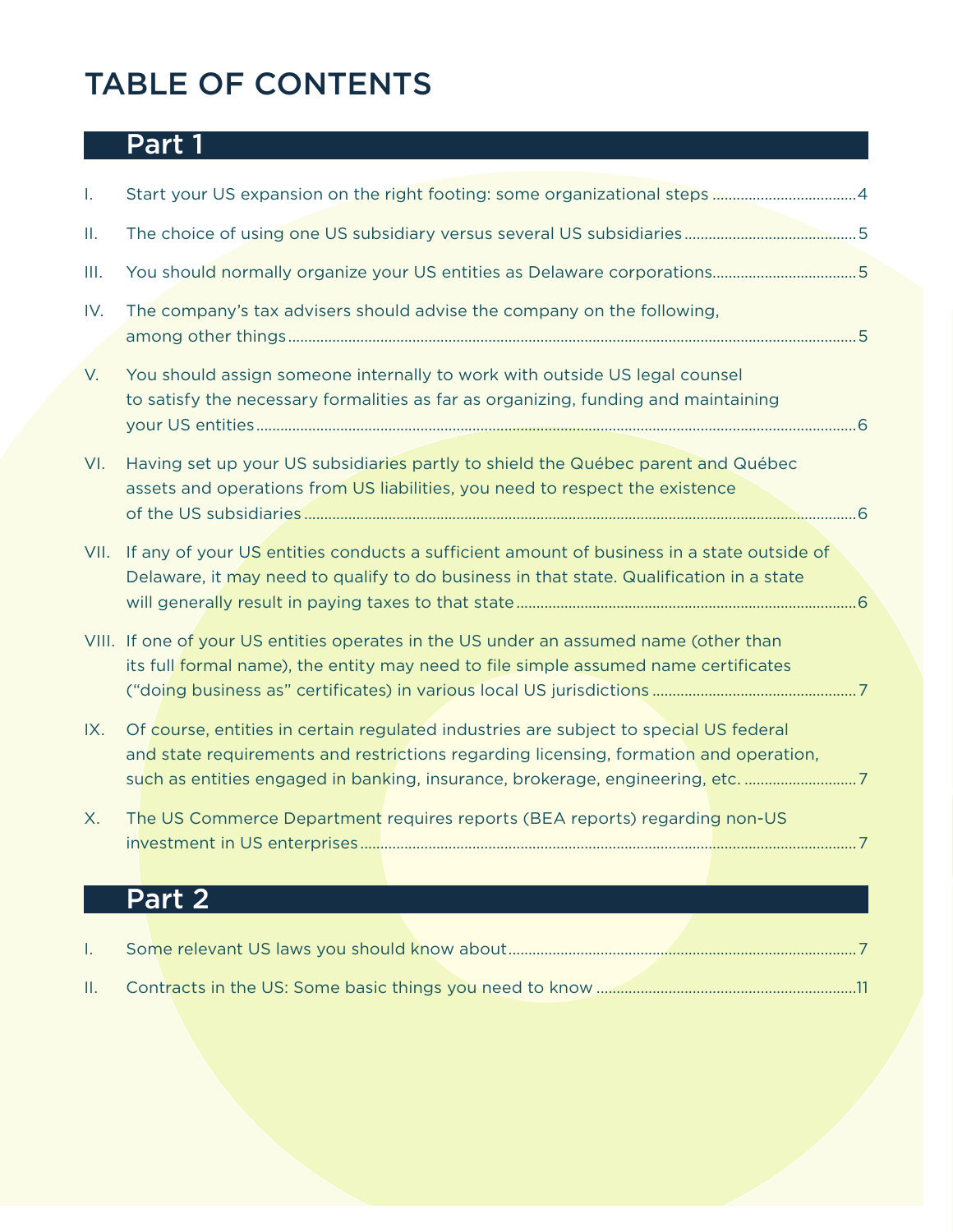# Part 1

# I. Start your US expansion on the right footing: some organizational steps

While you are developing your business plan for expansion into the US, you have the following two key organizational matters. These two matters should be addressed early on and should be addressed together.

## **A.** Protect Canadian assets and activities

If you are engaging in frequent or significant activities in the US, you should normally use a US entity or several US entities for your US activities. That should help separate and protect your Québec company and Québec assets and activities from:

- **•** US claims and liabilities generally
- **•** US regulatory requirements and
- **•** US taxes.
- **B.** US taxes

To what extent will your planned activities in the US be subject to US tax? In general, US federal and state taxes can be triggered by carrying on a trade or business in the US.

**•** Your US subsidiaries will be subject to US tax on the income or gain from their activities.

What about US tax on the activities of the Québec parent? The Canada-US tax treaty generally provides that the business profits of a Canadian company will **not** be subject to US tax **except** to the extent they are attributed to a Canadian company's "permanent establishment" in the US.

A "permanent establishment" generally exists in the US if either:

- **•** The Québec company has a fixed place of business in the US, such as an office, branch, factory or workshop or
- **•** An agent or broker in the US exercises authority to enter into contracts on behalf of the Québec company.

A "permanent establishment" of the Québec company generally does not exist merely because the Québec company has one or more US subsidiaries. In other words, using US subsidiaries to hold US assets and conduct US operations helps shield the Québec parent's activities outside of the US from US tax.

## II. The choice of using one US subsidiary versus several US subsidiaries

The choice will normally depend on whether you are conducting one type of business in the US or conducting different lines of business.

Using separate entities for different business units or divisions can:

- **•** Separate activities subject to US federal or state regulation from unregulated US activities
- **•** Separate activities that may be subject to tax in a particular state from other US activities and
- **•** Be helpful if you later want to dispose of a particular division or want to bring in other partners/owners for that particular business.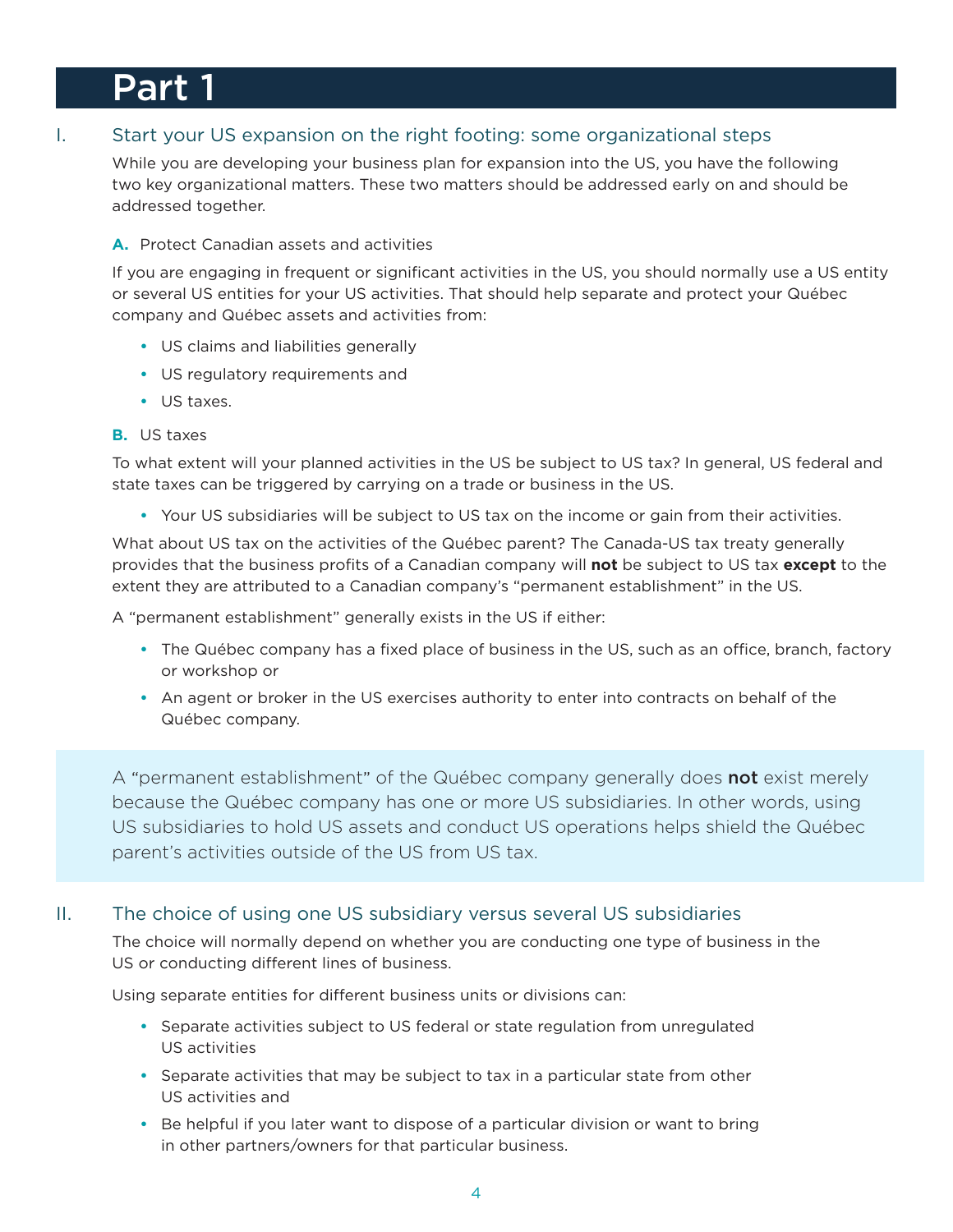## III. You should normally organize your US entities as Delaware corporations

You can do that even if you have no activities or assets in Delaware. Choosing Delaware as the place to organize your US companies is the usual choice for non-US companies establishing a subsidiary in the US and provides you with good protections and flexibility.

**A.** It is simple and inexpensive to set up and maintain a Delaware corporation as a subsidiary. You:

- **•** File a short certificate of incorporation
- **•** Adopt by-laws
- **•** Appoint directors and officers and
- **•** Issue stock to the shareholder.
- **B.** If one of your US entities is a joint venture with another partner, then you may want to set up that entity as a Delaware limited liability company (an LLC), subject to advice from your tax advisors. An LLC generally provides liability protection like a corporation but can allow tax attributes to pass directly to the owners/partners, like a partnership, and provides great flexibility to structure the rights and obligations between the owners or partners.
- **C.** Forming an LLC requires:
	- **•** Filing a short certificate of formation and
	- **•** Entering into an operating agreement among the members.

## IV. The company's tax advisers should advise the company on the following, among other things

The company's tax advisers should advise the company on:

- **•** The best US structure of companies for tax efficiency
- **•** The individual tax status of personnel from the Québec business who may be involved in the US business or employed full or part-time by any US entities
- **•** How to fund the US entities; should all shareholder funding be in the form of shareholder contributions for stock or should you also use some loans from the shareholder or from other affiliates
- **•** Plans for moving contributed capital and earnings back to Québec as needed and
- **•** Guidelines for establishing the terms of obligations arising between companies in the overall group (the group consisting of the Québec parent, US affiliates and other affiliates), including the pricing (referred to as transfer pricing) for goods or services sold or provided to US entities by the Québec parent or other affiliates and then used by the US entities or sold or provided by the US entities to US customers; your transfer pricing should be at fair value and may be scrutinized by tax authorities.

## V. You should assign someone internally to work with outside US legal counsel to satisfy the necessary formalities as far as organizing, funding and maintaining your US entities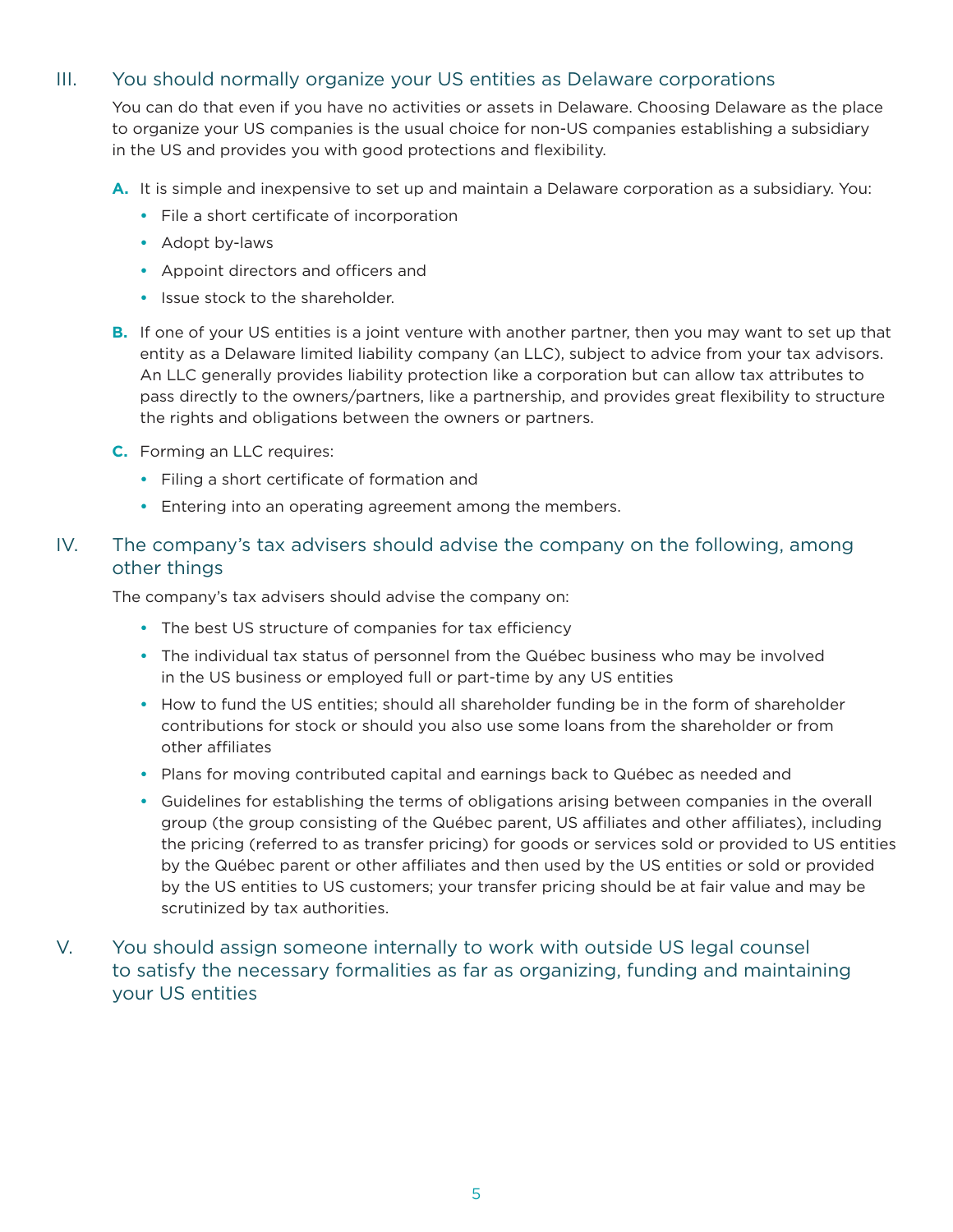- VI. Having set up your US subsidiaries partly to shield the Québec parent and Québec assets and operations from US liabilities, you need to respect the existence of the US subsidiaries
	- **A.** That means:
		- **•** The US subsidiaries should normally take all the actions in the US
		- **•** The appropriate US entity should enter into all US contracts and US proposals for US business under the name of that US entity
		- **•** You should use an officer or employee of that entity to sign those contracts or proposals on behalf of that US entity and
		- **•** Depending on the contract, a US holding company or the Québec parent company may have to be an additional party to the contract to guarantee performance of a US subsidiary.
	- **B.** Officers of your Québec company can also be officers of your US companies. But when acting for any company, they should make clear which company they are acting for.
	- **C.** Your group's actions, documents, website and communications should not ignore the role and existence of the US subsidiaries.
	- **D.** You should satisfy corporate formalities for the US companies (such as periodic appointments of directors and officers), which are easy to satisfy.

# VII. If any of your US entities conducts a sufficient amount of business in a state outside of Delaware, it may need to qualify to do business in that state (sometimes referred to as being licensed to do business in that state). Qualification in a state will generally result in paying taxes to that state

Occasional sales in a state or merely owning or leasing property is generally not enough to require qualification. If you fail to qualify to do business in a state when qualification was required, that can generally be cured by payment of back taxes with interest and potentially penalties. Qualification is usually an easy process.

- VIII. If one of your US entities operates in the US under an assumed name (other than its full formal name), the entity may need to file simple assumed name certificates ("doing business as" certificates) in various local US jurisdictions
- IX. Of course, entities in certain regulated industries are subject to special US federal and state requirements and restrictions regarding licensing, formation and operation, such as entities engaged in banking, insurance, brokerage, engineering, etc.

## X. The US Commerce Department requires reports (BEA reports) regarding non-US investment in US enterprises

These BEA reports are required when non-US interests establish, acquire or expand a US enterprise and also are required on a continuing basis. BEA reports require that the information be presented in specified formats. The US Commerce Department is prohibited from sharing a company's BEA information publicly or with other government agencies. The information can only be published by the government as aggregated statistics together with information from others.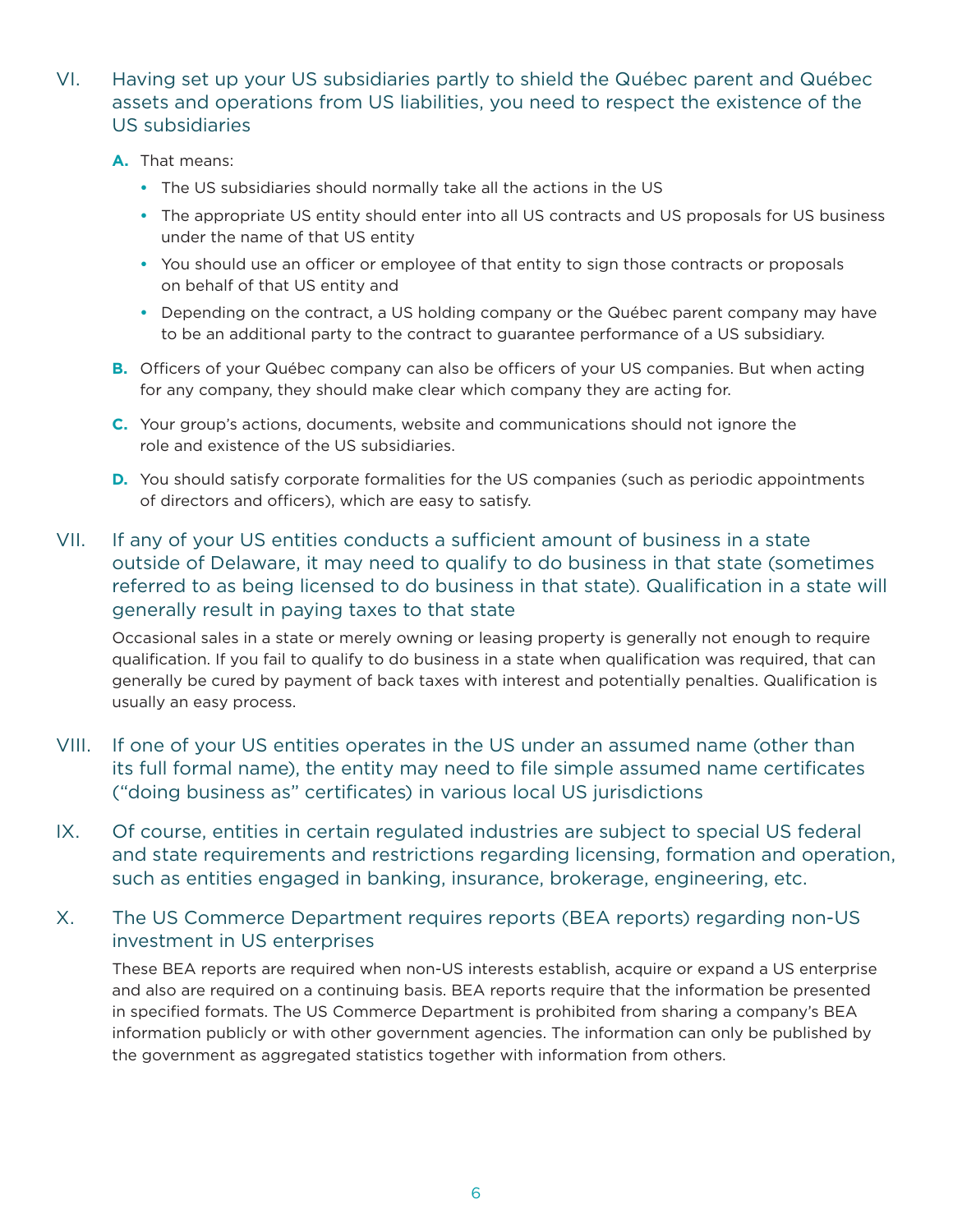# Part 2

# I. Some relevant US laws you should know about

## **A.** Employment Laws

Unless there is an individual employment agreement or a union collective bargaining agreement, employment in the US is generally employment "at will". That means that US employees can be terminated for no reason (as long as the reason is not discriminatory or retaliatory) and with no notice, no remedy and no severance benefits. There are a few exceptions for certain required benefits, generally described below.

No employee benefits are required to be provided in the US, except:

- **•** Under the US Affordable Care Act (Obamacare), employers of businesses with at least 50 "full-time" employees, defined here as employees working at least 29 hours per week, must generally provide their employees with certain minimum health coverage.
- **•** Terminated employees and their dependents who are no longer covered by their former employer's group health plans may have federal and state COBRA rights. COBRA rights generally allow terminated employees and their eligible dependents to continue to be covered under the former employer's group health plans for periods generally ranging from 12 to 36 months as long as the former employee pays 102% of the cost.
- **•** Certain states provide for some additional specified benefits, such as paid sick leave, unpaid family or medical leave, pregnancy leave and certain rights with respect to unused vacation or sick time.

Employees may potentially have the right to receive certain benefits upon termination either:

- **•** Based upon alleged promises contained in statements made by the company orally or in writing or
- **•** Based upon past practices of the company, such as regularly providing certain severance benefits to terminated employees or
- **•** Because the employer has voluntarily adopted benefit plans or entered into union collective bargaining agreements or individual employment agreements, each of which may require that specific benefits set forth in the plans or agreements must be provided to specified groups or individuals.

If a group of employees is terminated, whether as part of a general layoff or a facility shutdown, US federal and state WARN Acts may require the employer to give certain advance notice to the employees.

While there generally are no required employee benefits that must be provided in the US, other than as described above, if benefits are provided then both the US ERISA law and the US Internal Revenue Code (federal tax law) can impose numerous requirements on employers.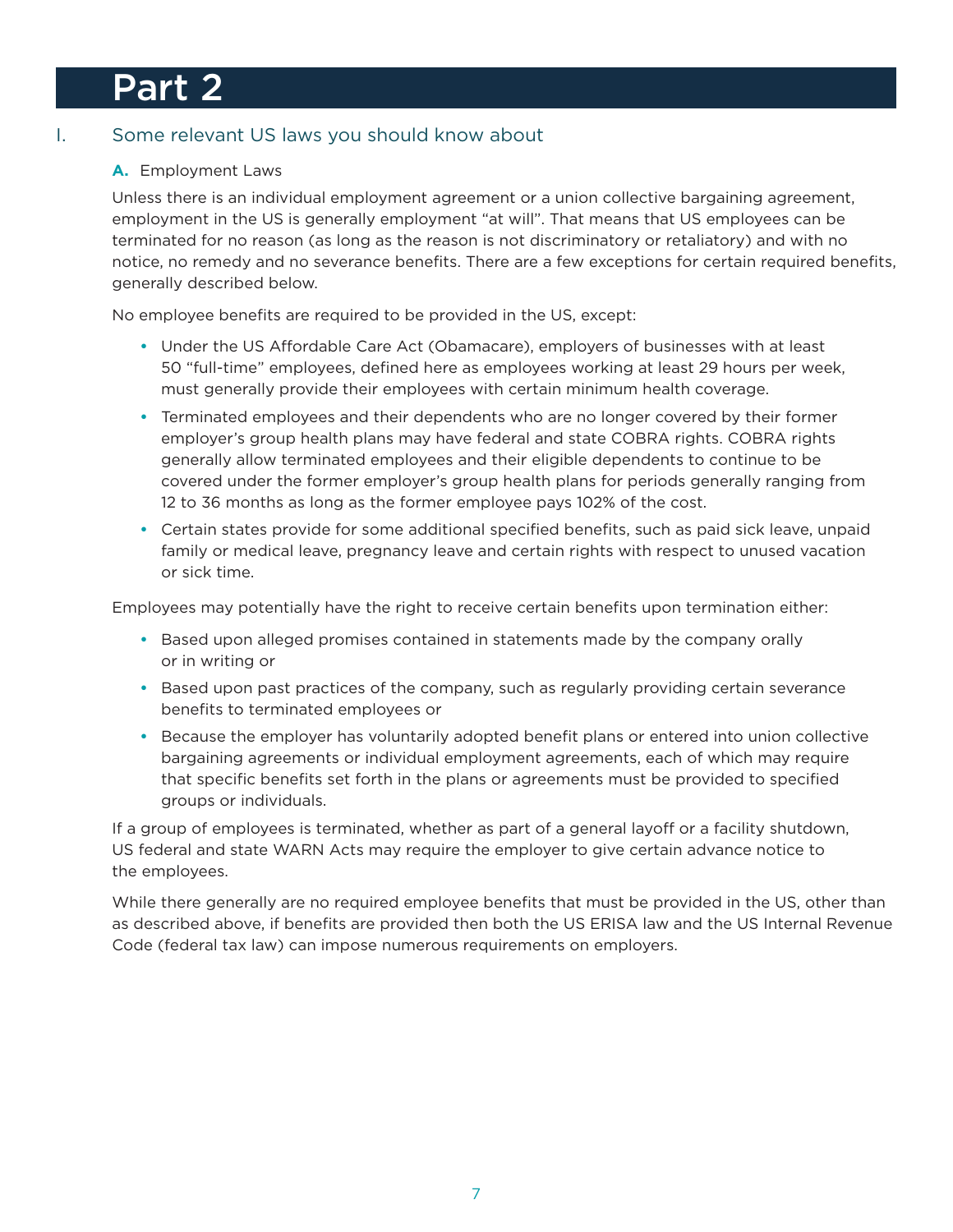Claims and lawsuits related to employment in the US can cause companies to pay substantial amounts of money. The following types of claims can be particularly troublesome for an employer:

- 1. Claims of discrimination in employment-related actions, such as in hiring, firing, training, promoting, demoting, etc. These claims may be brought under federal or state antidiscrimination laws that prohibit discrimination based on race, color, sex, religion, national origin, pregnancy, disability, age and many other prohibited reasons. These laws also protect employees against sexual harassment. Similarly, US employees may be protected against bullying or an unsafe work environment.
- 2. Claims of improper classification of employees, as full vs. part-time, as employee vs. independent contractor and by type of employee. These claims may be brought under various US employment laws requiring minimum wage and overtime or addressing other matters, where the classification of personnel significantly impacts how the law applies.

US employees are entitled to various protections against retaliation in employment-related decisions, such as retaliation for expressing concerns about health or safety risks or possible fraud.

US employment law counsel can help the company administer US employment matters to minimize and manage US employee claims.

### **B.** Intellectual Property Rights

US procedures to protect intellectual property (IP) rights are different in various respects than the procedures in Canada. The company should analyze carefully the protections available in the US for trademarks, copyrights, patents and trade secrets to determine how best to protect the company's IP in the US.

As part of its IP strategy in the US, the company may need some of its personnel to enter into certain written agreements in favor of the company, such as a confidentiality agreement or an assignment of rights to ownership.

#### **C.** Antitrust Laws

Certain agreements and conduct, wherever they may occur, that may lessen competition in the US or abuse market power in the US can expose the company and its personnel to criminal violations of the US antitrust laws and substantial penalties.

US antitrust law is similar to Canadian antitrust law but is not the same.

US legal counsel should provide your management and your personnel who will be dealing in the US with basic US antitrust compliance training.

#### **D.** Compliance Programs

There are substantial advantages in having an effective US compliance program. An effective compliance program can of course lessen possible violations of US laws. In addition, if the company is charged with a violation of US laws, then an effective compliance program can provide the company with:

- **•** A possible defense against various US claims and
- **•** A possible reduction of US penalties for violations.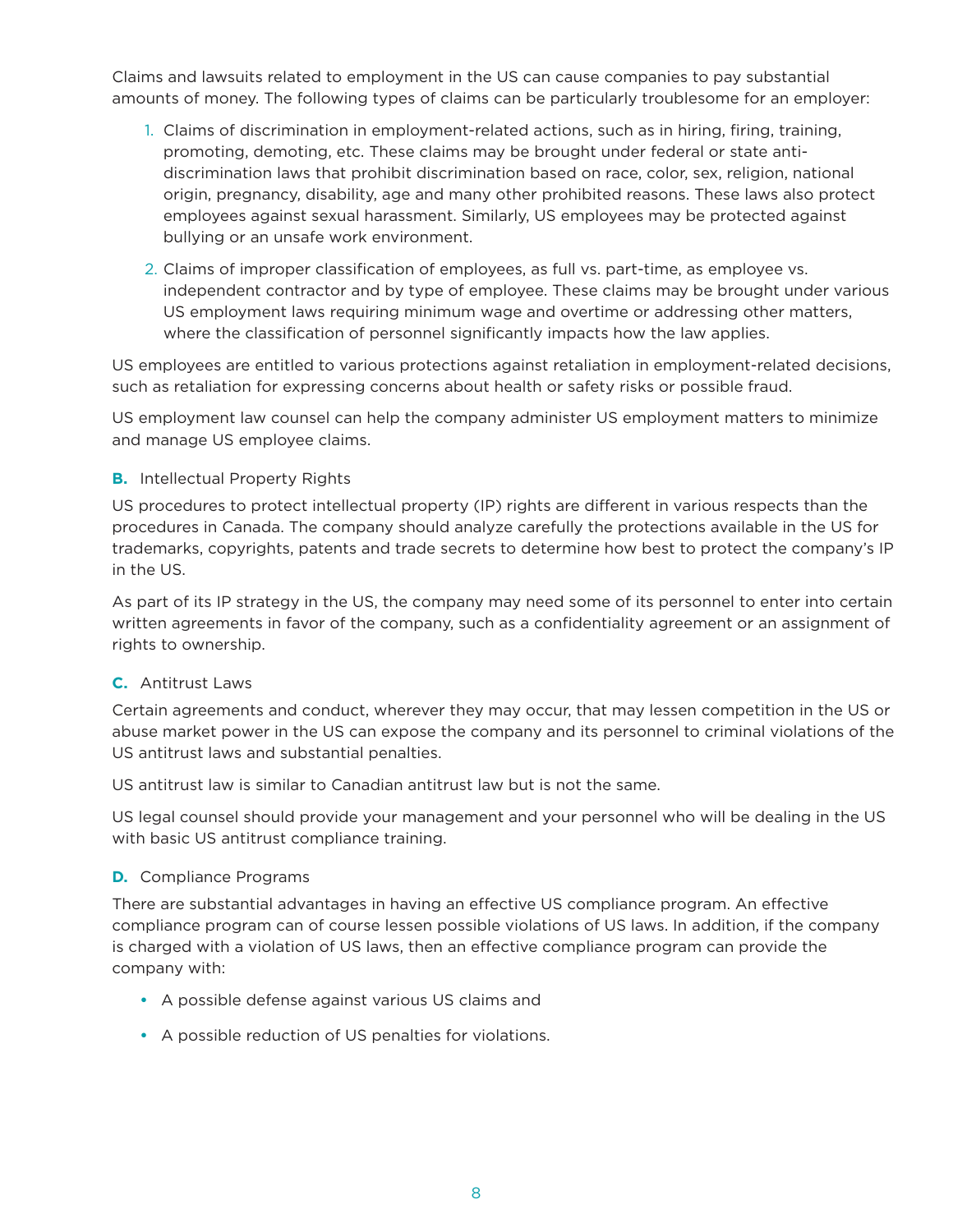An effective compliance program requires:

- **•** A well written policy
- **•** Effective compliance training for personnel
- **•** Effective methods to report and uncover possible violations
- **•** Thorough investigation of possible violations
- **•** Prompt action to remedy violations, including appropriate disciplinary action
- **•** Internally consistent messages from the top of the company regarding the importance of the compliance policies
- **•** Review by appropriate senior officers of the operation of the policies and
- **•** Occasional audits to test the effectiveness of the policies.

#### **E.** Environmental Laws

Environmental protection laws in the US are administered at the federal, state and local levels.

Various contaminated locations in the US, including land, buildings, plants, warehouses, testing sites, etc., have been designated by the US Environmental Protection Agency as federal Superfund sites, and new sites are sometimes added to the list. Owners and operators of these sites can be liable for prior contamination at or from the site.

When certain types of contamination or pollution are discovered at a location (whether discovered accidentally or as a result of testing), applicable US law may require that the contamination be reported immediately to government agencies.

### **F.** Securities Laws

The approach to securities regulation in the US is different in various respects than in Québec. Securities laws in Québec and the US use many of the same words, but those words may not have the same meaning. The definition of a "security" is broader in certain respects in the US than in Québec, and certain types of transactions that require securities registration or an exemption in the US may not be subject to regulation in Québec. The US also sometimes takes a very broad view of the types of contacts with the US that will justify the application of US federal securities laws.

US securities law regulation governing the offer, sale, resale and trading of securities is dominated by the complex and continually evolving US federal securities laws administered by the US Federal Securities and Exchange Commission. In addition, state securities laws may apply in certain situations.

If your Québec parent company or your US entities offer or grant any securities to officers or employees of the US entities or to other persons in the US, including stock options and restricted stock, you should consult with US legal counsel to ensure that the actions comply with or are exempt under US securities laws and are properly documented.

## **G.** US Election Laws

Corporations are prohibited from making contributions (anything of value to influence an election) in connection with a US federal election.

Corporations are allowed to establish Political Action Committees (PACs), subject to numerous requirements and restrictions. PACs can solicit donations from the employees and stockholders of the sponsoring entity, and the PAC can then contribute those monies, up to a maximum permitted amount, to a federal candidate or election committee.

US law prohibits non-US persons, whether individuals or entities, from directly or indirectly contributing or making any expenditure in connection with US federal, state or local elections.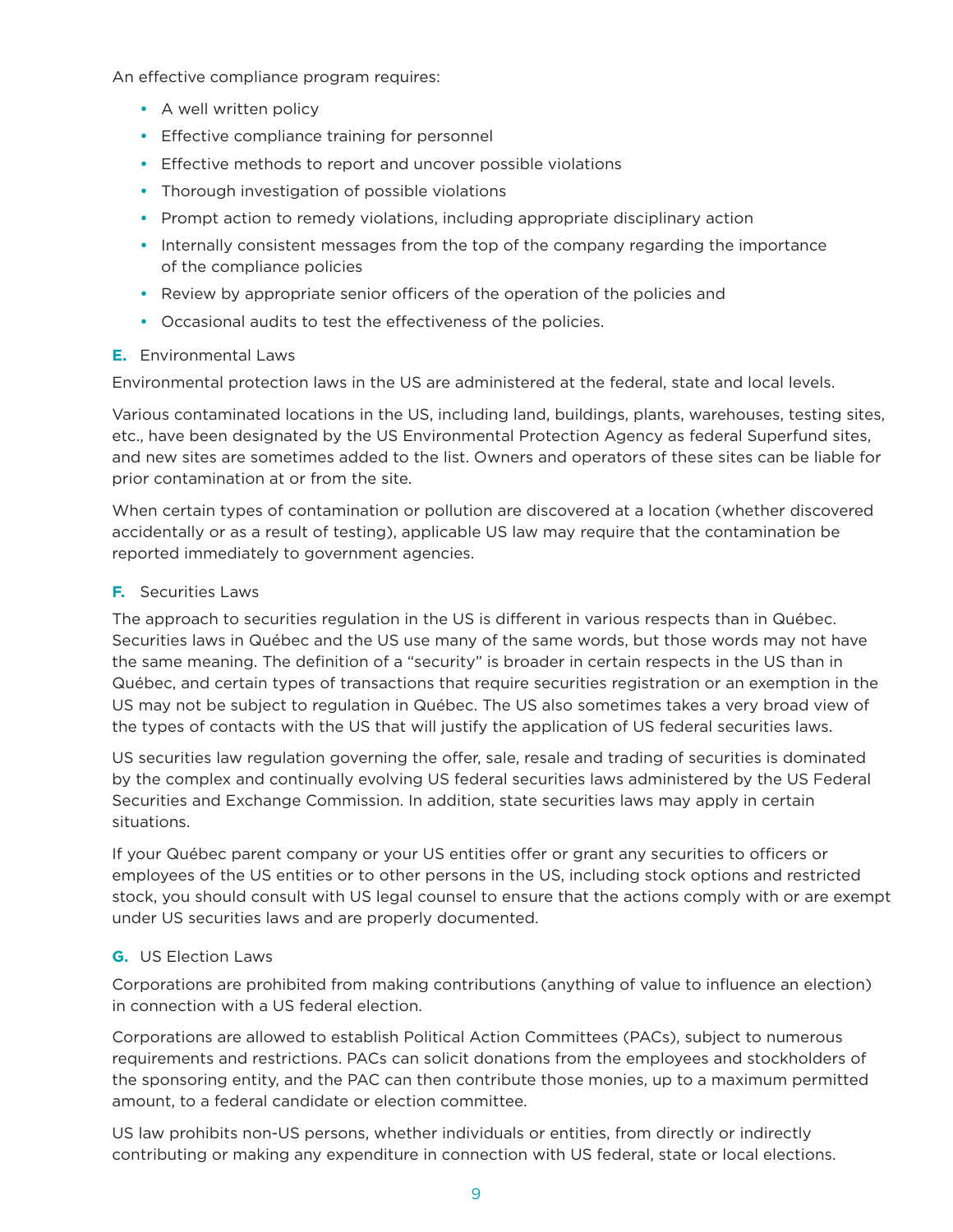This means that the Québec parent company:

- **•** Cannot participate in or influence in any way decisions by a US subsidiary regarding whether to make political contributions
- **•** Cannot be involved in the creation or operation of a PAC established by a US subsidiary and
- **•** Cannot fund or reimburse permitted US political contributions made by a US entity, by a PAC or by US individuals.

Corporations and non-US persons may be permitted to make contributions to certain committees advocating for policies that are not connected to a particular candidate.

## **H.** Export License Laws and Sanctions

Certain US origin goods, technical data and services relating to munitions or military use or having dual commercial and military use cannot be exported outside of the US or provided to non-US persons without a special license.

US persons cannot facilitate or assist in contracts or dealings with certain targeted individuals or targeted countries against which the US has imposed sanctions. This applies to US citizens and permanent US resident aliens (wherever they are located or working) and includes US entities and in some cases their non-US subsidiaries.

### **I.** Investment Compagny Act

US companies that hold too large a percentage of their assets in securities can inadvertently be required to register and become regulated under the US Investment Company Act, which should be avoided.

### **J.** Liens

Procedures for protecting security interests or liens on property in the US are different than the procedures regarding a hypothec in Québec.

#### **K.** Acquisition Filings

In connection with acquiring a business in the US, the US Hart-Scott-Rodino Act may require specified antitrust filings by both buyer and seller. Subject to various exceptions, these HSR filings may be required if the value of the transaction is more than US\$84.4 million.

An HSR filing requires information to help antitrust authorities assess the potential impact of the transaction on US competition and also requires that the filing parties provide copies of various types of internal and external documents and communications analyzing the proposed transaction.

After the HSR filings have been made by both buyer and seller, the US antitrust reviewing agency has a specified period (referred to as the waiting period) to review the transaction and consider its impact on US competition. The closing of the transaction may not occur until the applicable waiting period has expired.

A transaction may also be reviewed by the Committee on Foreign Investment in the US (CFIUS). CFIUS is a US federal multi-agency committee. A CFIUS review considers whether a non-US person will be permitted to acquire control over US assets that may have potential national security importance, broadly defined. Based on the CFIUS review of a transaction, the US President can block or unwind the transaction, before or after it closes.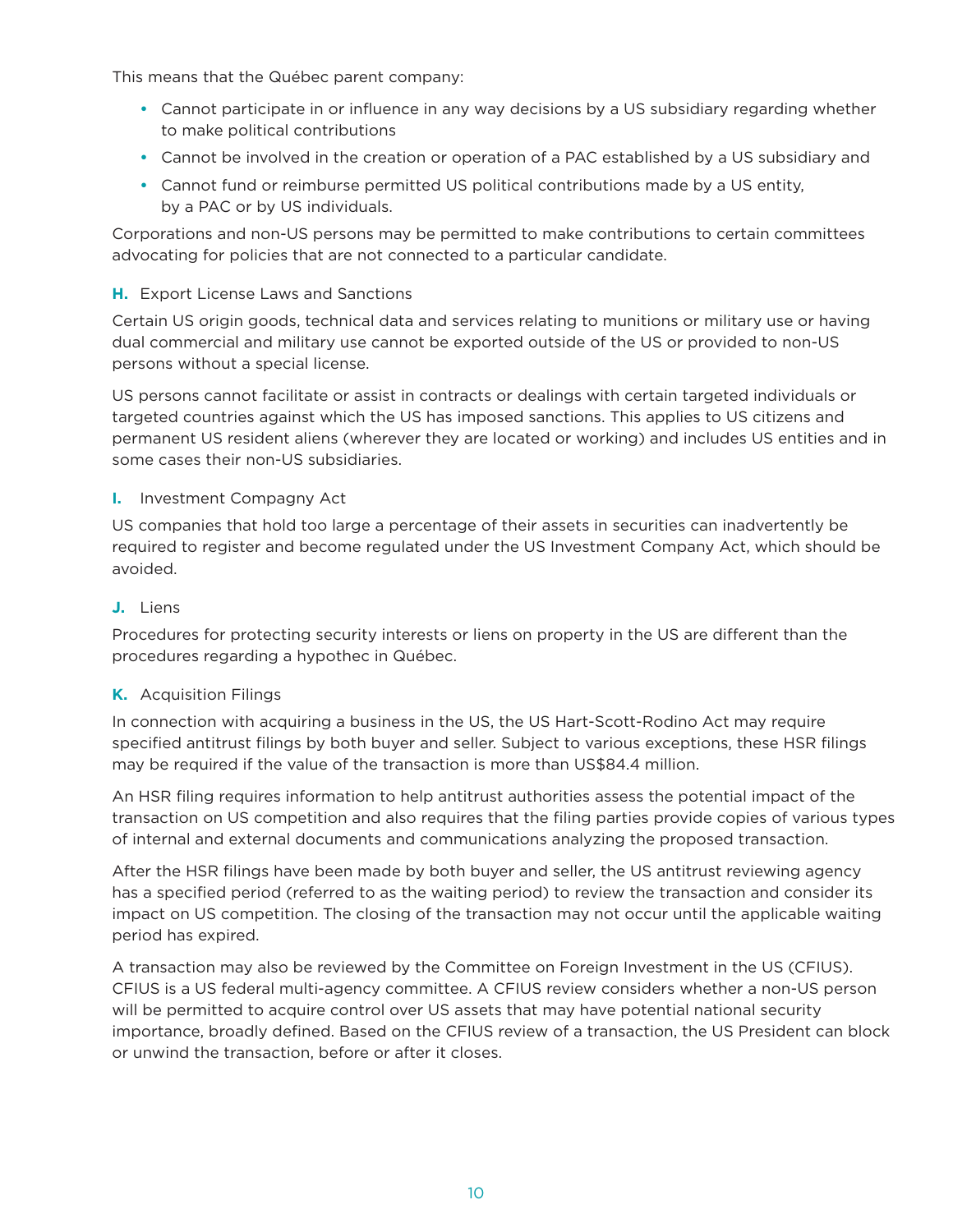### **L.** Miscellaneous

The company should generally understand the restrictions and procedures regarding:

- **•** Immigration into the US
- **•** US customs and other applicable trade requirements for goods and services coming into and going out of the US
- **•** Any labeling requirements regarding the packaging of goods sold in the US and
- **•** Applicable requirements regarding lobbying in the US.

## II. Contracts in the US: Some basic things you need to know

You should normally choose New York law as the governing law for your US contracts. Local companies in other states may want their state's laws to govern, but New York law is generally the best as far as protecting the reasonable expectations of the parties. Other states' laws may contain aspects of local social policy or unpleasant surprises.

In connection with contracts for the sale of goods, state laws are uniform on many key points because all the states, except for Louisiana, have adopted Article 2 of the US Uniform Commercial Code (UCC), with some differences from state to state.

Article 2 sets out many terms governing a sale of goods, including rights, obligations, remedies and damages. Most of the terms in Article 2 can be changed by contract. Even though the states have adopted Article 2, it still is usually best to choose New York as the governing law for the sale of goods in the US because:

- **•** The version of Article 2 adopted by New York is a favorable version as far as protecting the reasonable expectations of the parties and
- **•** Article 2 does not address some significant contract issues that may arise in a contract for the sale of goods, and in those cases, general New York contract law is generally desirable, especially for a seller of goods.

You should consider the advantages and disadvantages of having any disputes under your contracts governed by litigation versus arbitration, with or without mediation.

If you use arbitration to resolve contract disputes, you would normally want to provide that the arbitration will be located in an area that has many capable arbitrators available, such as New York or Chicago, and that is convenient for the parties.

If you are going to resolve disputes by litigation, you normally want to submit to the exclusive jurisdiction of New York courts to apply New York governing law. New York courts generally are sophisticated and experienced. Courts in various other states may sometimes give their local companies in that state a "home court advantage" which could hurt a Québec-owned company.

When you submit to jurisdiction of courts in a particular state for litigation, you should try to submit to federal court jurisdiction in a major metropolitan area and to state court jurisdiction only if federal jurisdiction is not available. For example, in most cases, you would ideally want litigation resolved in federal court in the borough of Manhattan, New York, New York, or if no federal jurisdiction is available, then in state court in Manhattan.

US legal counsel should help you develop model contracts or templates. US contract law differs from Québec or other Canadian contract law in many ways as far as contract interpretation, the meaning of certain terms and what language best protects a party with respect to rights, obligations, disclaimers, remedies, damages and other matters.

Matters covered in this brief summary and other points are discussed in greater detail in the memorandum "Some Legal Considerations for Canadian Companies Expanding into the US".